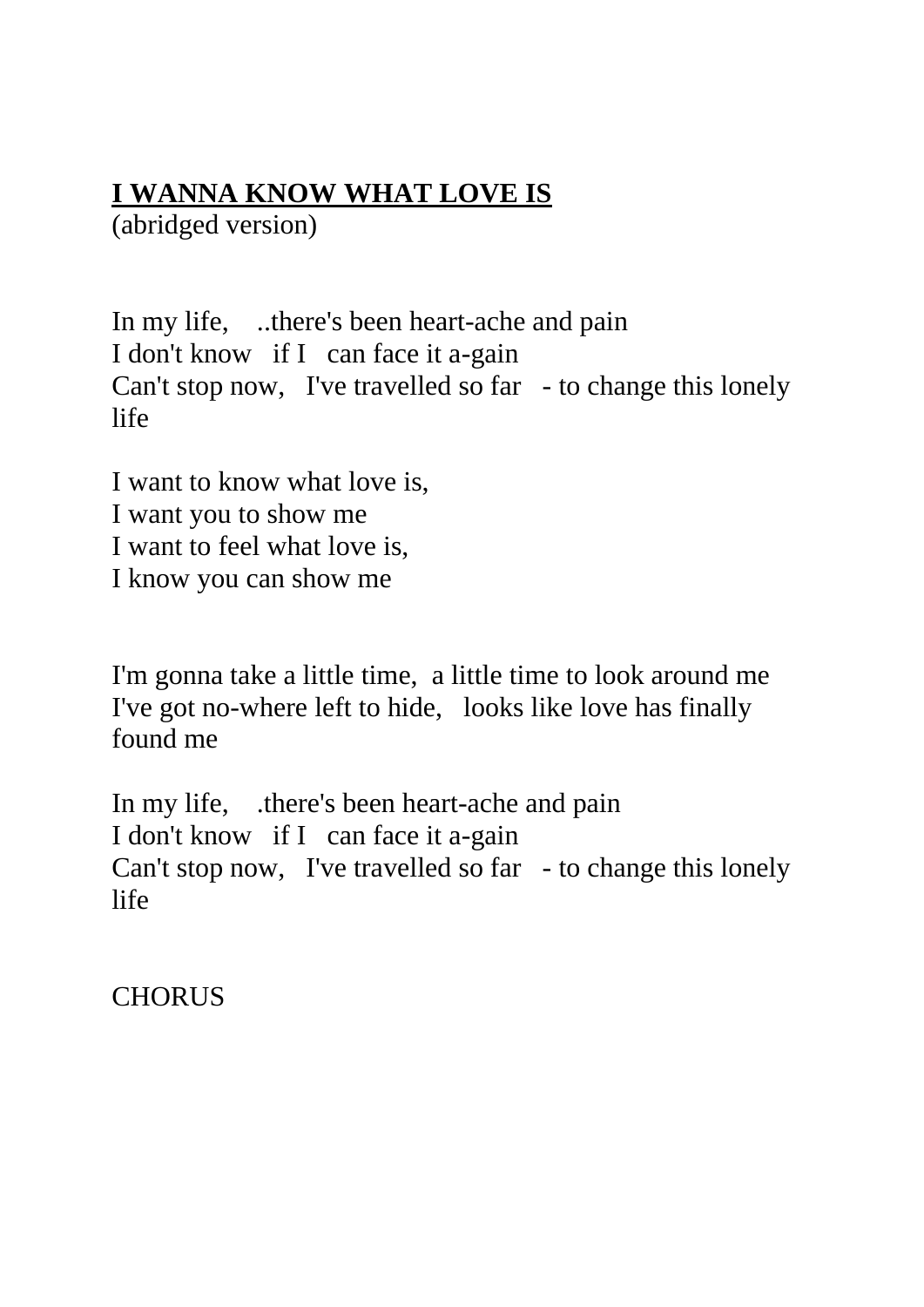## **RIDE LIKE THE WIND**

It is the night, my bo-dy's weak, I'm on the run with no time to sleep, I've got to ride, ride like the wind, to be free a-gain

And I've got such a long way to go, to make it to the bo-rder of Mex-i-co, So I'll ride, ride like the wind, Ride like the wind

And I've got such a long way to go such a long way to go to make it to the bor-der of Mex-i-co So I'll ride, ride like the wind,

ride like the wind Ride like the wind

Ba da da da